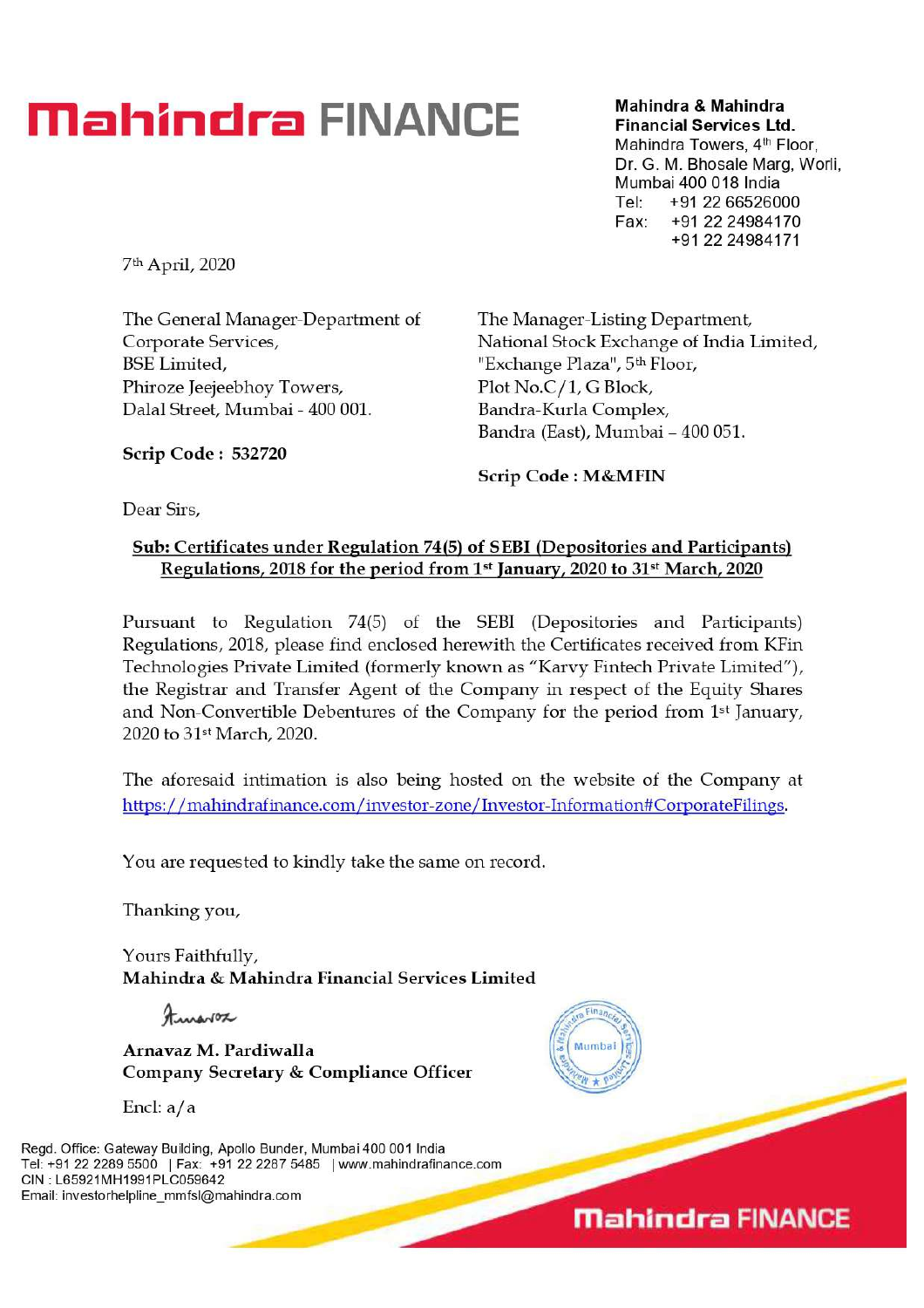

KFPL2020/74(5) Q4/ Certificate

ApiiI 7, 2020

To Mahindra & Mahindra Financial Services Limited Gateway Building, Apollo Bunder, Mumbai - 400 001

## **Subject: Confirmation Certificate under Regulation 74(5) of Securities and Exchange Board of India (Depositories and Participants) Regulations, 2018 ('Regulations') in respect of Equity Shares of the Company**

**Dear Sirs/Madam,** 

With reference to the above captioned Regulations, we hereby confirm that during the period 1st January, 2020 to 31<sup>st</sup> March, 2020, we have within 15 days from date of receipt of the certificates from the depository participants for dematerialization;

- confirmed (approved/rejected) demat requests;
- confirmed to the depositories that securities comprised in the said certificates have been listed on the stock exchanges where the earlier issued securities are listed;
- immediately mutilated and cancelled the said security certificates after due verification and
- name of the depositories have been substituted in register of members as the registered owner, in case of demat requests which are approved.

Further, we have been certifying the same to the depositories and Stock Exchanges in accordance with Regulations.

We request you to kindly take note of the above.

Thanking you, For KFin Technologies Private Limited

Rajitha Cholleti Assistant General Manager

KFin Technologies Private Limited (Formerly known as "Karvy Fintech Private Limited")

**Registered & Corporate Office** 

Selenium Building, Tower-B, Plot No- 31 & 32, Flnandal District, Nanakramguda, Serilingampally, Hyderabad, Rangareddi, Telangana, India, 500032. Ph : +91 40 6716 2222, 7961 1000 | https://www.kfintech.com | CIN : U72400TG2017PTC117649